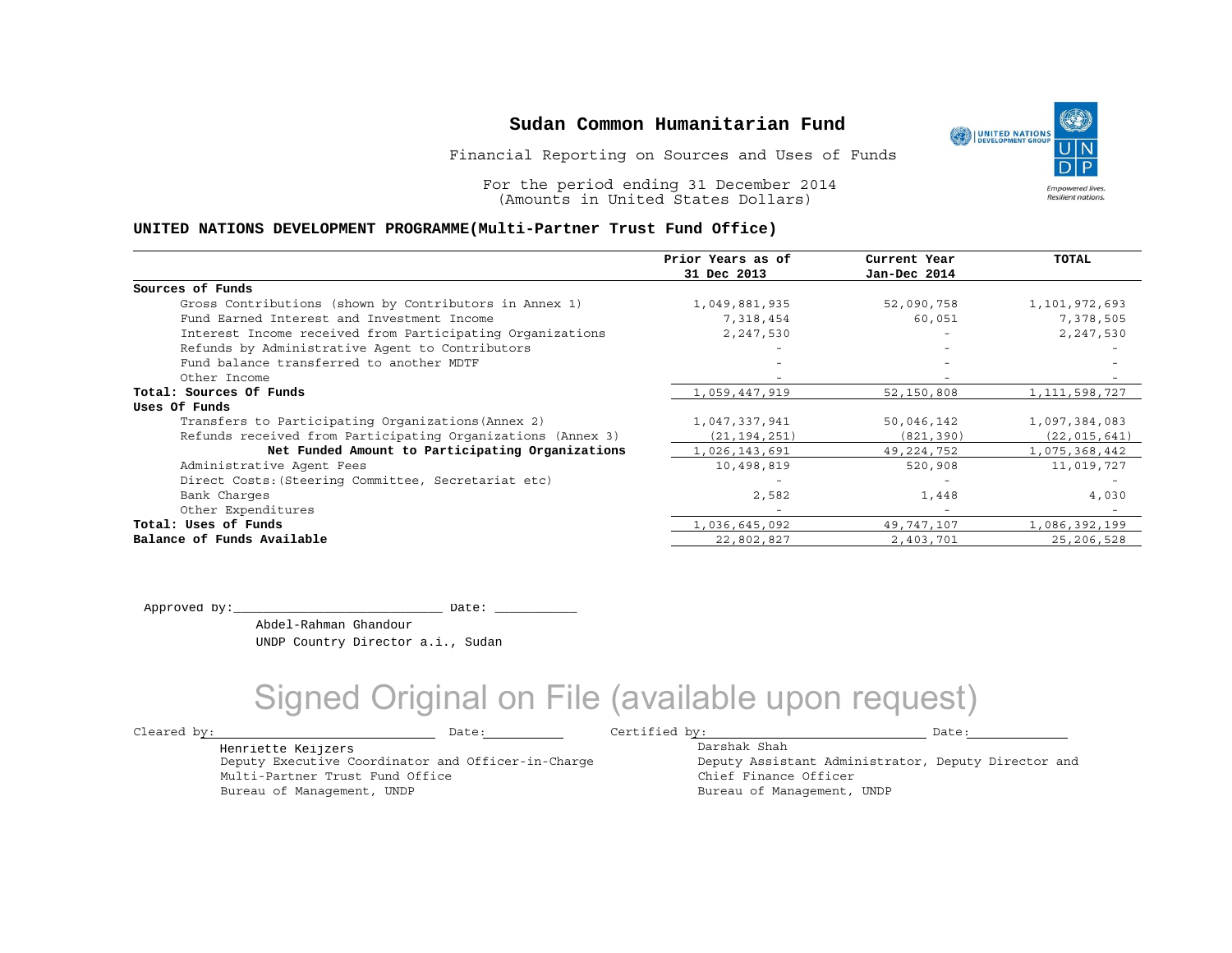

For the period ending 31 December 2014 (Amounts in United States Dollars)

#### **UNITED NATIONS DEVELOPMENT PROGRAMME(Multi-Partner Trust Fund Office)**

#### **Annex - 1: Gross Contributions**

|                                | Prior Years as of | Current Year             | TOTAL         |
|--------------------------------|-------------------|--------------------------|---------------|
|                                | 31 Dec 2013       | Jan-Dec 2014             |               |
| Contributors                   |                   |                          |               |
| AG. ESPANOLA DE COOPERACION IN | 44,679,390        | $\overline{\phantom{m}}$ | 44,679,390    |
| Australian Agency for Int'l De | 6,184,000         | $\overline{\phantom{m}}$ | 6,184,000     |
| DEPARTMENT FOR INT'L DEVELOPME | 503,004,318       | 22,346,952               | 525,351,270   |
| GOVERNMENT OF DENMARK          | 18,514,587        | 1,868,600                | 20,383,187    |
| GOVERNMENT OF NETHERLANDS      | 169,701,368       | 3, 154, 750              | 172,856,118   |
| GOVERNMENT OF NORWAY           | 128,891,302       | 9,861,419                | 138,752,721   |
| GOVERNMENT OF SPAIN            | 3,833,100         |                          | 3,833,100     |
| GOVERNMENT OF SWITZERLAND      |                   | 1,087,687                | 1,087,687     |
| IRISH AID                      | 31,968,971        | 3,211,850                | 35,180,821    |
| SWEDISH INT'L DEVELOPMENT COOP | 143,104,899       | 10,559,500               | 153,664,399   |
| Total: Contributions           | 1,049,881,935     | 52,090,758               | 1,101,972,693 |

# Signed Original on File (available upon request)

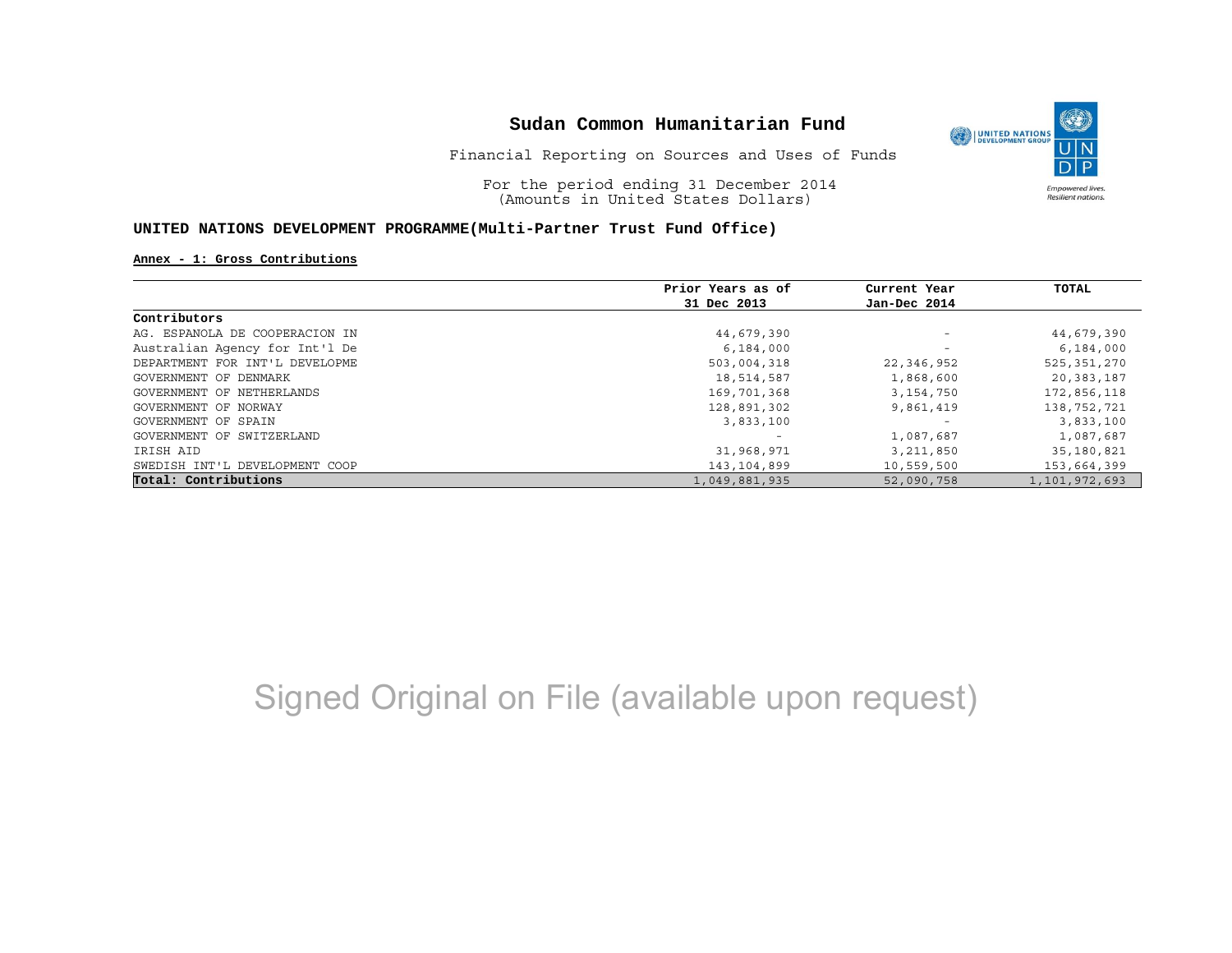

(O

**Empowered lives** Resilient nations.

Financial Reporting on Sources and Uses of Funds

For the period ending 31 December 2014 (Amounts in United States Dollars)

#### **UNITED NATIONS DEVELOPMENT PROGRAMME(Multi-Partner Trust Fund Office)**

#### **Annex - 2: Transfers to Participating Organizations**

|                                                | Prior Years as of | Current Year             | <b>TOTAL</b>  |
|------------------------------------------------|-------------------|--------------------------|---------------|
|                                                | 31 Dec 2013       | Jan-Dec 2014             |               |
| FAO                                            | 90,236,260        | 3,492,484                | 93,728,744    |
| ILO                                            | 500,000           |                          | 500,000       |
| IOM                                            | 50,582,715        | 1,317,747                | 51,900,462    |
| OCHA                                           | 24,956,582        | 1,223,327                | 26,179,909    |
| UNAIDS                                         | 67,179            |                          | 67,179        |
| UNDP/NGO                                       | 373, 161, 426     | 24,731,859               | 397,893,286   |
| <b>UNDP</b>                                    | 24,785,878        |                          | 24,785,878    |
| UNEP                                           | 368,669           | $\overline{\phantom{a}}$ | 368,669       |
| UNESCO                                         | 300,000           |                          | 300,000       |
| UNFPA                                          | 19,033,318        | 1,047,092                | 20,080,410    |
| UNHCR                                          | 69,263,083        | 3,421,684                | 72,684,767    |
| UNICEF                                         | 191,295,659       | 7,241,200                | 198,536,859   |
| UNMAS                                          | 16,007,152        | 400,000                  | 16,407,152    |
| UNOPS                                          | 9,102,707         | 400,000                  | 9,502,707     |
| <b>UNWOMEN</b>                                 | 719,680           | $\overline{\phantom{a}}$ | 719,680       |
| WFP                                            | 127,855,825       | 3,100,000                | 130, 955, 825 |
| WHO                                            | 49,101,808        | 3,670,747                | 52,772,555    |
| Total Transfers to Participating Organizations | 1,047,337,941     | 50,046,142               | 1,097,384,083 |

## Signed Original on File (available upon request)